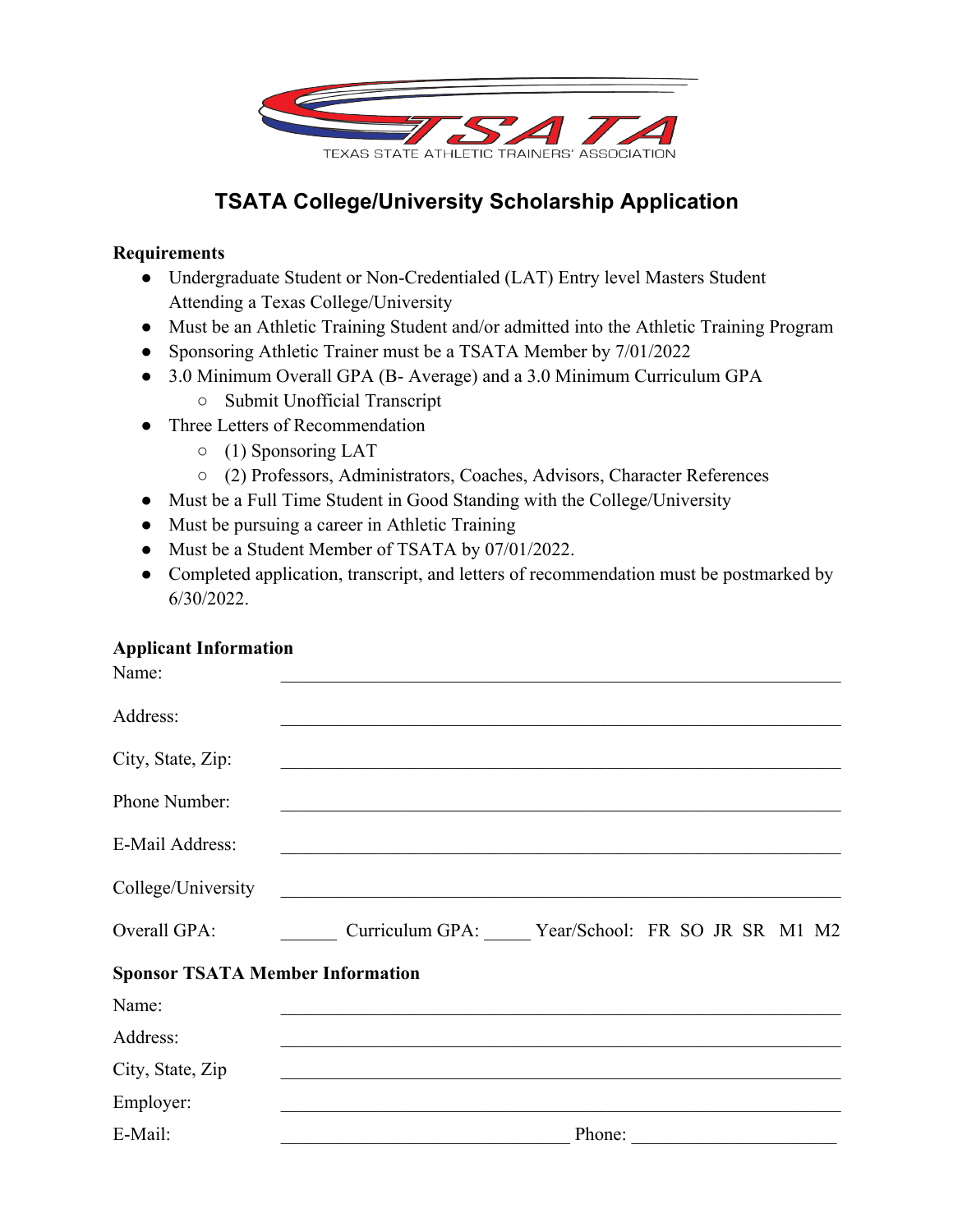

Are you a full time student at a Community/Junior College, College, or University? CIRCLE ONE: YES NO

Name & Address of institution you are attending:

Have you applied to the Athletic Training Education Program (internship or curriculum) offered At the Community/Junior College, College, or University?

CIRCLE ONE: YES NO

Have you been accepted into or are you currently participating in the Athletic Training Education Program (internship or curriculum) offered At the Community/Junior College, College, or University?

CIRCLE ONE: YES NO

Name and email address of Supervising Athletic Trainer:

Are you going to be a transfer student this fall from a community/junior college to a college or university? CIRCLE ONE: YES NO

Have you been accepted into the Athletic Training Education Program (internship or curriculum) offered at the New Community/Junior College, College, or University? CIRCLE ONE: YES NO

Are you admitted/enrolled into an entry-level master's program for this fall? CIRCLE ONE: YES NO

Name & Address of institution you will be attending & Name of Supervising Athletic Trainer:

Have you or will you sit for the state LAT exam prior to September 1, 2022? CIRCLE ONE: YES NO